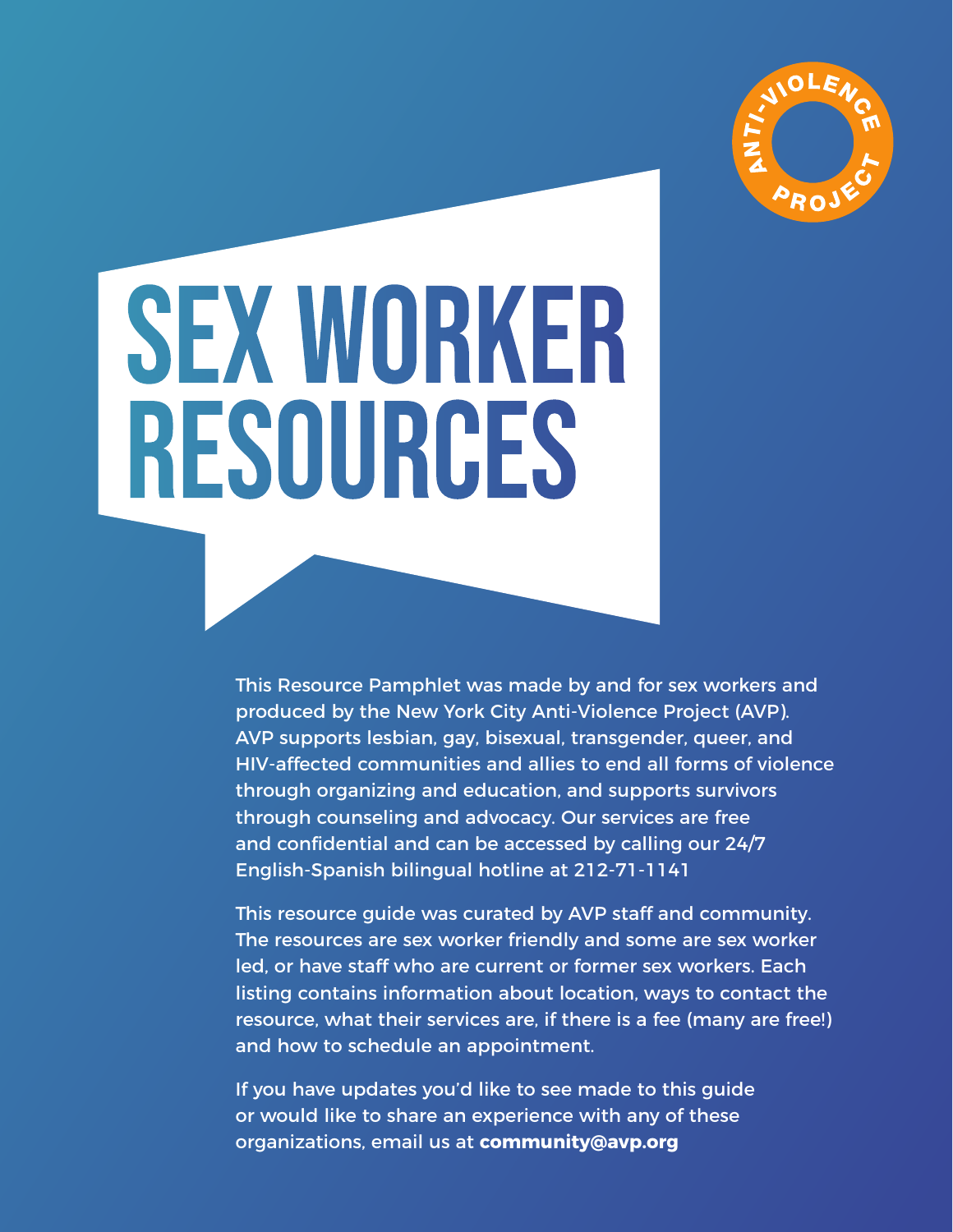

## Health Care Resources

#### **APICHA Community Health Center**

Located in Lower Manhattan near Chinatown

**Phone**: (212) 334-6029

#### **Website**: [apicha.org](http://apicha.org)

Description of Services: Health care services; HRT Access; Rapid HIV Testing; Pharmacy; Free general health care; STI Screening walk ins welcome

Appointments: Online or by phone

#### **Callen Lorde**

Located in Manhattan, the Bronx, and Brooklyn **Phone**: (212) 271-7200

#### **Website**: [callen-lorde.org](http://callen-lorde.org)

Health care services; HRT Access; GYN Onsite; Pharmacy

Free with insurance. Out of pocket costs anywhere from \$50–150 not counting lab fees

**By appointment only due to COVID**: Call or book online

#### **Planned Parenthood**

**Locations**: Manhattan, Brooklyn, Queens, Bronx, Staten Island

**Customer Service**: 1 (800) 230-7526

#### **Website**: [plannedparenthood.org](http://plannedparenthood.org)

**Health care services**: Birth Control Access, Abortion Services, STI Testing; Pregnancy Services; HRT Access

Free health care

By appointment only through website or phone

#### **Open Door**

**Located upstate**: Westchester and Putnam Counties **Phone**: (914) 632-2737

**Website**: [opendoormedical.org](http://opendoormedical.org)

**Health Care Services**: Dental, Optometry, Behavioral Health and Nutrition, and Physical therapy Sliding Scale fees depending on service By appointment only through website or phone

#### **Chelsea Sexual Health Clinic**

Located in Chelsea, Manhattan

**Address**: 303 9th Ave 1st floor, New York, NY 10001 **Website**: [https://www1.nyc.gov/site/doh/services/](https://www1.nyc.gov/site/doh/services/sexual-health-clinics.page) [sexual-health-clinics.page](https://www1.nyc.gov/site/doh/services/sexual-health-clinics.page)

**Rapid STI Testing**: to get tested for chlamydia, gonorrhea, syphilis and HIV without seeing a nurse or doctor

Free services By appointment through website or walk in

**Lin Sister** Located in Chinatown, Manhattan

**Phone**: (212) 962-0447

**Website**: [linsister.com](http://linsister.com)

Offer herbal prescription; Eastern medicine; Acupuncture; Massage

Cost varies Walk ins welcome

Phone Consultations on their website

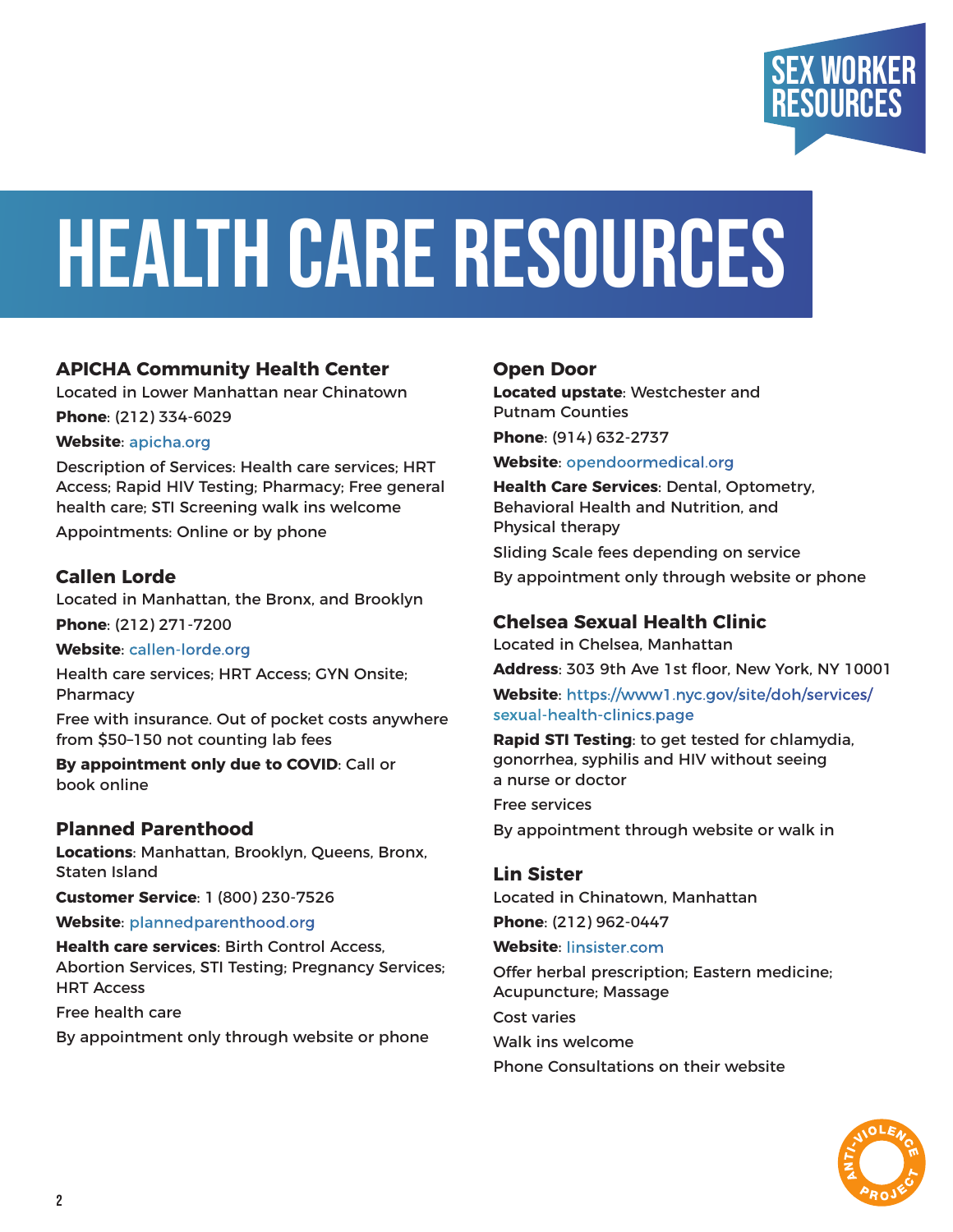

## **HEALTH CARE RESOURCES CONTINUED**

#### **Third Root Community Health Center**

Located in Brooklyn **Phone**: (718) 940-9343

#### **Website**: [thirdroot.org](http://thirdroot.org)

Health care specializing in Yoga, Massage, and Acupuncture Prices vary, sliding scale available By Appointment Only through website or phone

#### **Downtown Brooklyn Health Center — Housing Works**

Located in Downtown Brooklyn **Phone**: (718) 277-0386

**Website**: [healthcare.housingworks.org/locations/](http://healthcare.housingworks.org/locations/location-1) [location-1](http://healthcare.housingworks.org/locations/location-1)

Primary Health Care Service; Sexual Health Services (Trans health support; Prep and Pep support; Behavioral Health and Substance Use (Counseling and Harm Reduction Programs); Adult Day Healthcare (Persons living with HIV Treatment); Case Management (Social Workers to help you navigate healthcare systems)

Free to members of services; Based off insurance eligibility

Emergency services and walk-ins are 9AM–3PM; generally appointment only through phone or website

#### **Queerhealers.com**

#### **Website**: [queerhealers.com](http://queerhealers.com)

Queer Healers is a global directory of alternative medicine and esoteric healing practitioners.

Database of providers who practice the following: Alternative medicine; BIPOC Healing; Body work; Coaching; Doula Work; Energy Work; Esoteric & Intuitive Work; Licensed and Western Medicine Work; Mindfulness Work; Psychotherapists; Ritual and Spiritual Work; Trans Healing

Prices vary depending on the provider and their services

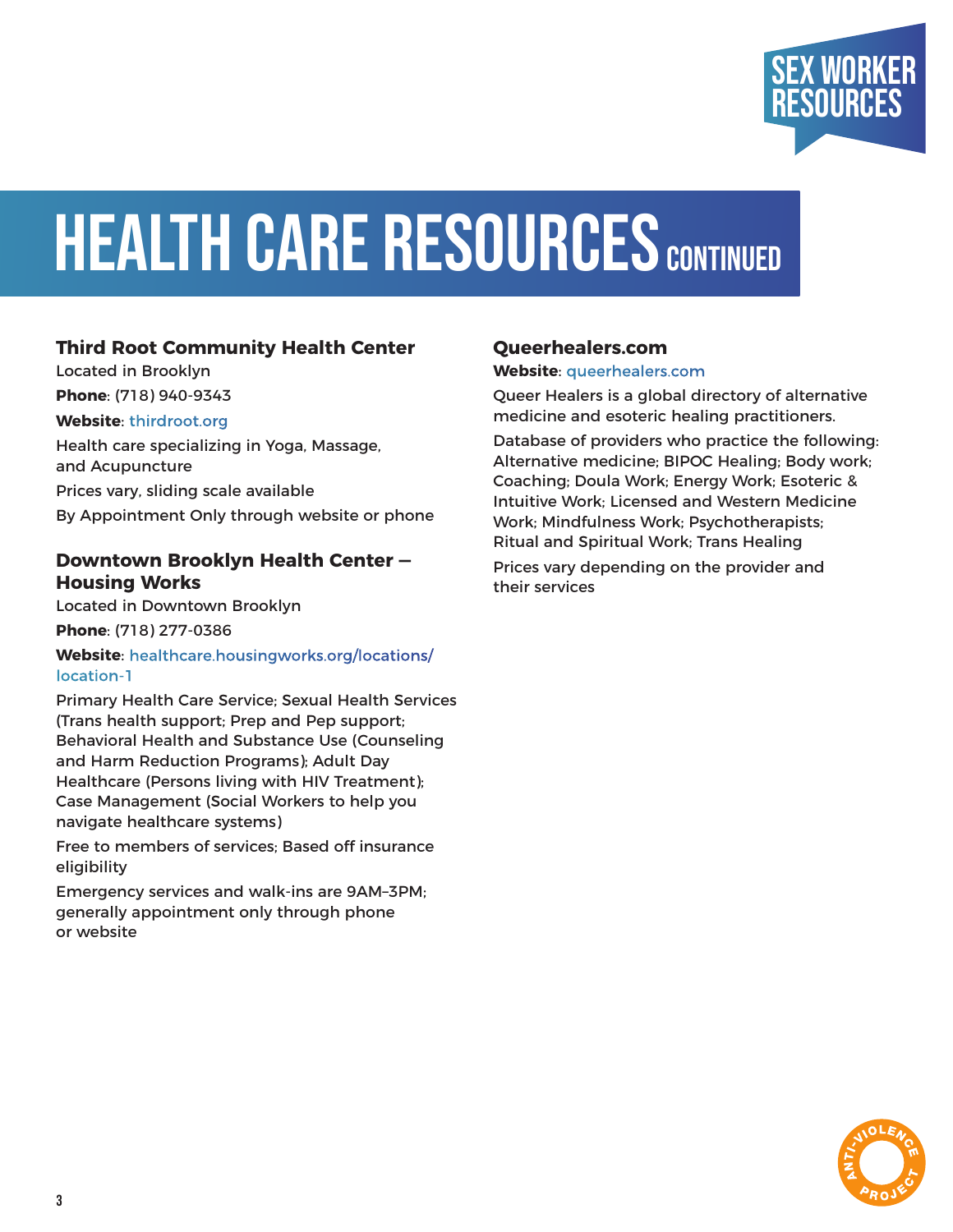

## Legal aid Resources

#### **Legal Aid Society — Exploitation Intervention Center Services**

**Phone**: (212) 577-3300

**Website**: [legalaidnyc.org/programs-projects-units/](http://legalaidnyc.org/programs-projects-units/exploitation-intervention-project) [exploitation-intervention-project](http://legalaidnyc.org/programs-projects-units/exploitation-intervention-project)

**Exploitation Intervention Center services**: EIP has advocated for thousands of clients, providing direct representation and comprehensive services to Legal Aid's clients charged with prostitutionrelated offenses and trafficking survivors facing prosecution for other offenses in New York City.

**Appointments**: contact Leigh Latimer at 646-385-5025 or lelatimer@legal-aid.org

#### **Center for Constitutional Rights**

Located in Lower Manhattan **Phone**: (212) 614-6464

#### **Website**: [ccrjustice.org](http://ccrjustice.org)

**Services**: dedicated to advancing and protecting the rights guaranteed by the United States Constitution and the Universal Declaration of Human Rights. Issues that they work on include: Abusive Immigration Practices; LGBTQI Persecution; Sexual and Gender Based Violence.

**Appointments**: [Contact form here](https://ccrjustice.org/home/who-we-are/contacting-center-constitutional-rights)

#### **Unlocal Queer Justice Project**

Located in Midtown Manhattan

**Phone**: (646) 216-8210

#### **Website**: [unlocal.org](http://unlocal.org)

Services for immigrants and undocumented folks; Immigration legal services organization; Takes clients for asylum, U Visas, legal relief

**Appointments**: Call main office number, speak to paralegal, screen the person (series of personal questions)

If Unlocal cannot help, then clients are given direct referrals by being given a 1-pager

#### **Urban Justice Center: Sex Workers Project**

Located in Lower Manhattan

#### **Website**: [sexworkersproject.org](http://sexworkersproject.org)

**Services**: Attorneys help clients remain in stable housing, access safer working conditions and employment options, protect their legal rights in family court, clear their criminal records, secure legal immigration status, and fight police misconduct and hate crimes. Their social workers provide long term supportive therapy and case management, creating best practices for an emerging field.

**Cost**: free services

Contact to make an appointment online

**Special information**: multi-lingual, non-judgemental services

#### **Bronx Defenders**

Located in the Bronx

**Phone**: (718) 838-7878

#### **Website**: [bronxdefenders.org](http://bronxdefenders.org)

**Services**: Offering "holistic defense" to clients in the Bronx and borough wide defend 27,000 low-income Bronx residents in criminal, civil, child welfare, and immigration cases, and we reach thousands more through our community intake and outreach programs.

**Appointments**: walk ins at their Community Intake Services office at 360 East 161st Street or you can call their number at 718-838-7878; or they have a legal emergency services hotline at 347-778-1266

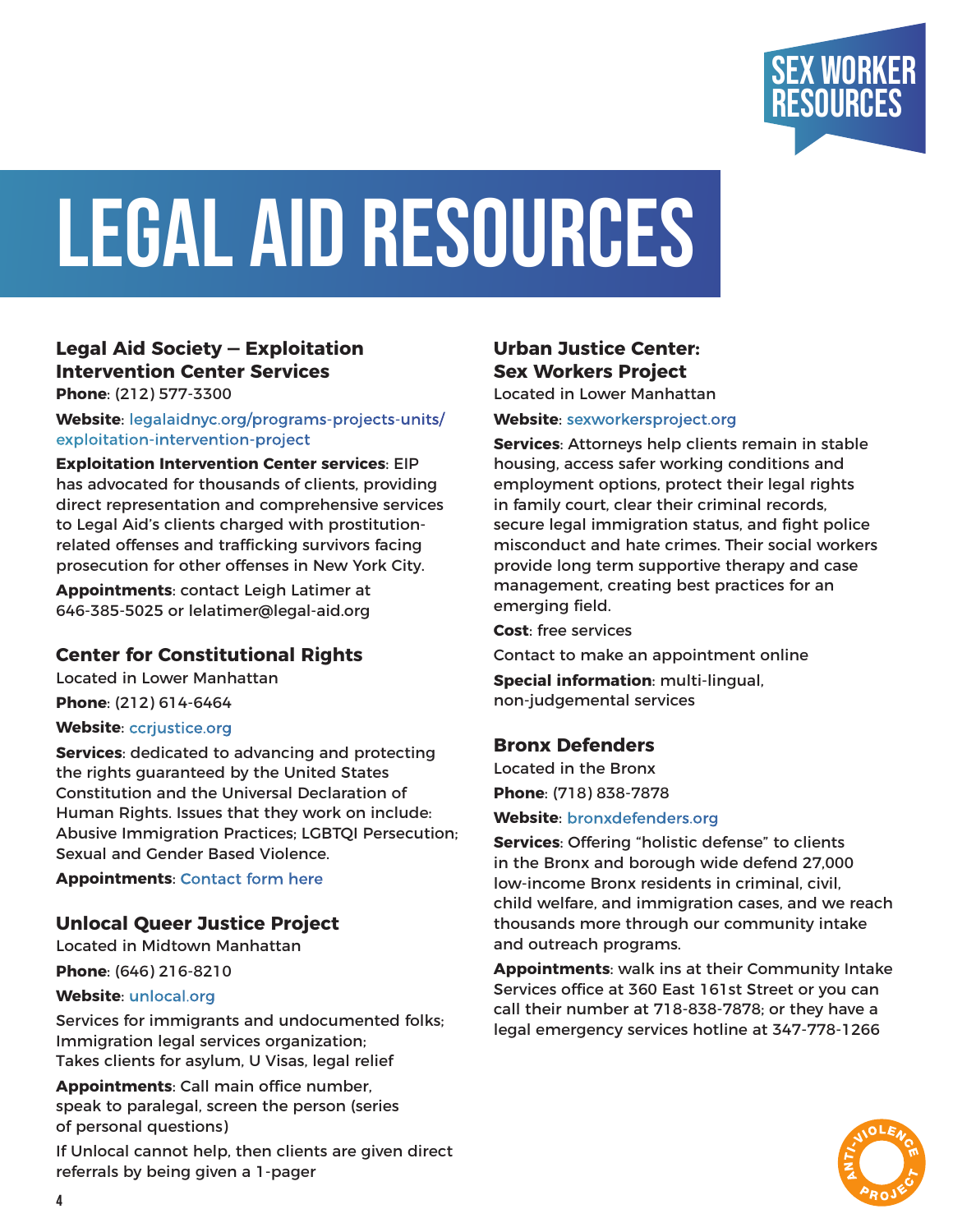

## Mental Health SeRvices

#### **Manhattan Alternative**

Office is located in Lower Manhattan

#### **Website**: [manhattanalternative.com](http://manhattanalternative.com)

The website is a network of therapeutic service providers in New York City who are sex-positive, affirmative, and have expertise related to issues that kink, poly, consensually non-monogamous, trans, gender non-conforming, and/or LGBQ-identified individuals face Prices and providers who take insurance vary **Appointments**: Vary depending on provider Therapists are working remotely

#### **Gender and Sexuality Therapy Center**

Office located in Midtown Manhattan

**Website**: [gstherapycenter.com](http://gstherapycenter.com)

#### **Phone**: (646) 797-4340

The Gender & Sexuality Therapy Center is a New York City based group of psychotherapists providing a wide range of services, including psychotherapy, supervision, workshops, and consultation focusing on gender, sexuality, sex and relationships. Competent and offering services to the following issues and communities: consensual non-monogamy; polyamory; open arrangements; swingers; kink; BDSM; fetish sexualities

**Appointments**: by phone or [contact form here](https://fs28.formsite.com/bcss/gstc-schedule/index.html) Now offering video and phone sessions

#### **Callen Lorde — Behavioral Health**

Located in Midtown Manhattan

**Phone**: (212) 271-7200

#### **Website**: [callen-lorde.org/behavioral-health](http://callen-lorde.org/behavioral-health)

**Services**: Therapists and psychiatrists who are committed to providing services that are affirmative, sex-positive, culturally sensitive, consistent with risk reduction principles, and that promote patient self-determination.

Free services

**Appointment**: Through phone or website

#### **Open Path Collective**

Nationwide website database

**Website**: [openpathcollective.org](http://openpathcollective.org)

**Services**: Open Path Collective serves clients who lack health insurance or whose health insurance doesn't provide adequate mental health benefits.

All therapy provides is a sliding scale fee of \$30–\$60 or a lifetime membership is \$59

**Appointment**: through website depending on provider

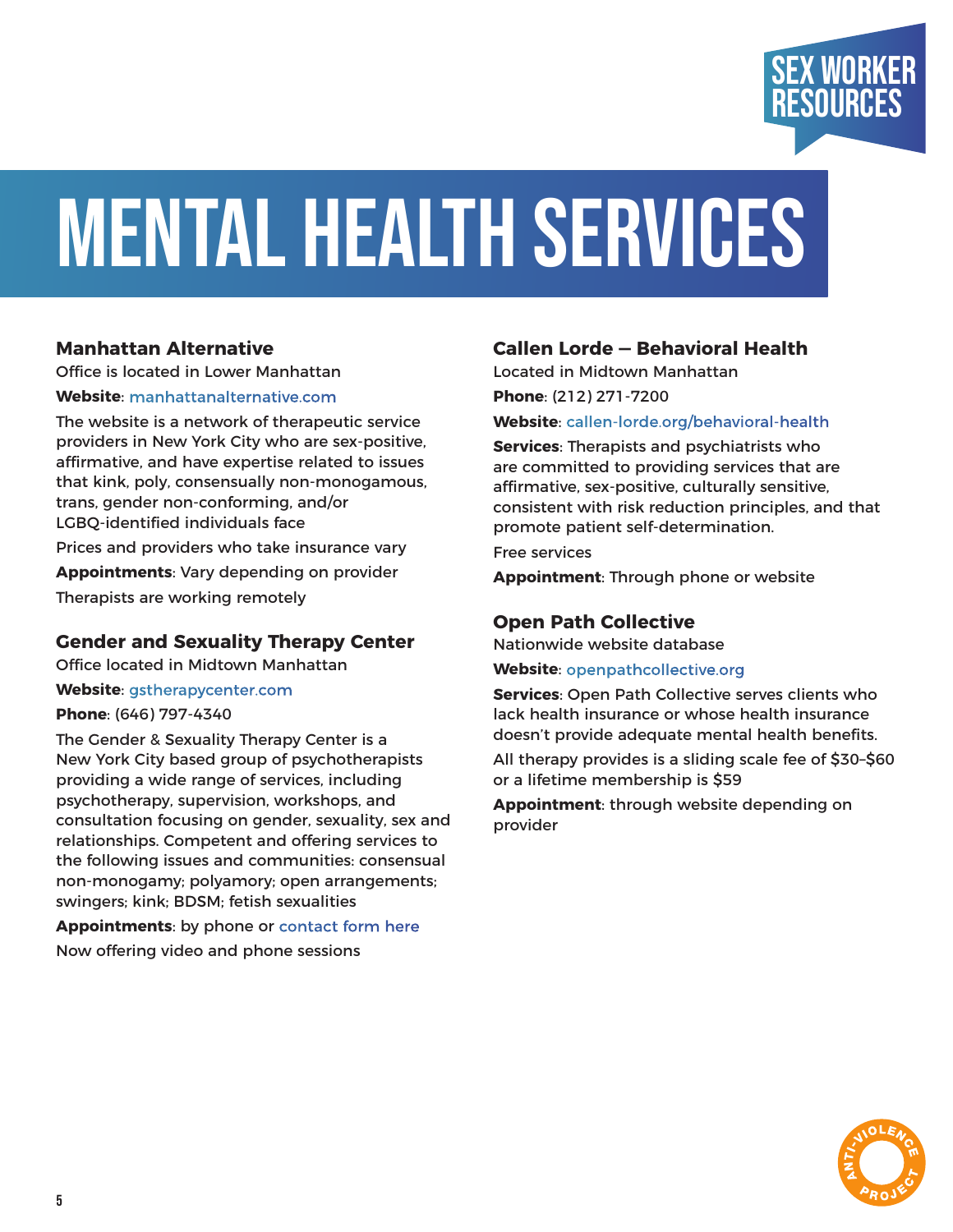

## SOCIAL SERVICES

#### **NYC Anti Violence Project**

Located in Lower Manhattan by City Hall (116 Nassau Street #3)

**Phone Number / Hotline**: (212) 714-1141

**Website**: [avp.org](http://avp.org)

**Services**: 24 Hour Hotline to report violence; Offers free social services and legal services

**Cost**: free services

**Appointments**: through phone or [website](https://avp.org/contact-us/)

#### **APICHA Community Health Center**

Located in Lower Manhattan near Chinatown **Phone**: (212) 334-6029

**Website**: [apicha.org](http://apicha.org)

**Services**: Social services and counseling from on staff social workers; Assistance in signing up for health care; SNAP and food stamp assistance

**Cost**: free **Appointments**: by phone or website

#### **GLITS**

No walk-in location

**Phone Number for Immediate Assistance**: Toll-free SWOP-USA/GLITS Community Support Line at (877) 776-2004 (ext. 212)

#### **Website**: [glitsinc.org](http://glitsinc.org)

**Services**: They approach the health and rights crises faced by transgender sex workers holistically using harm reduction, human rights principles, economic and social justice, along with a commitment to empowerment and pride in finding solutions from our own community. Services include: Relocation; Asylum Assistance; Physical and Mental Health Referrals (Including HRT)

**Cost**: free services for qualified individuals **Appointment**: Through website [here](https://www.glitsinc.org/contact-us)

#### **New Alternatives — LGBTQIA Homeless Youth**

Located in Midtown Manhattan **Phone**: (718) 300-0133

**Website**: [newalternativesnyc.org](http://newalternativesnyc.org)

New Alternatives provides a range of services designed to help LGBTQ+ youth succeed in transitioning to stable adult lives and welcomes all youth as they are with no barriers to entry

**Services include**: basic needs such as meals, hygiene supplies and emergency clothing MetroCards, urgent referrals for shelter, and referrals for primary care and psychiatric support are all part of the ways we meet the essential needs of homeless youth.

Case Management, Education, Recreational Activities, Life Skills Trainings, Testing and a Prevention

**Cost**: free services for houseless youth

**Appointment**: Registration is on a walk in basis at Metro Baptist Church at 410 West 40th Street

#### **Make the Road**

**Offices in multiple locations**: Brooklyn, Queens, Staten Island, Long Island, and Westchester

**Phone Numbers** vary depending on office location [link here](https://maketheroadny.org/contact/)

#### **Website**: [maketheroadny.org](http://maketheroadny.org)

**Services**: Offering Health and Legal Services to Latinx communities; Offering services through Education, Legal services, and community organizing

**Cost**: free

**Appointment**: Through website or phone Spanish language services

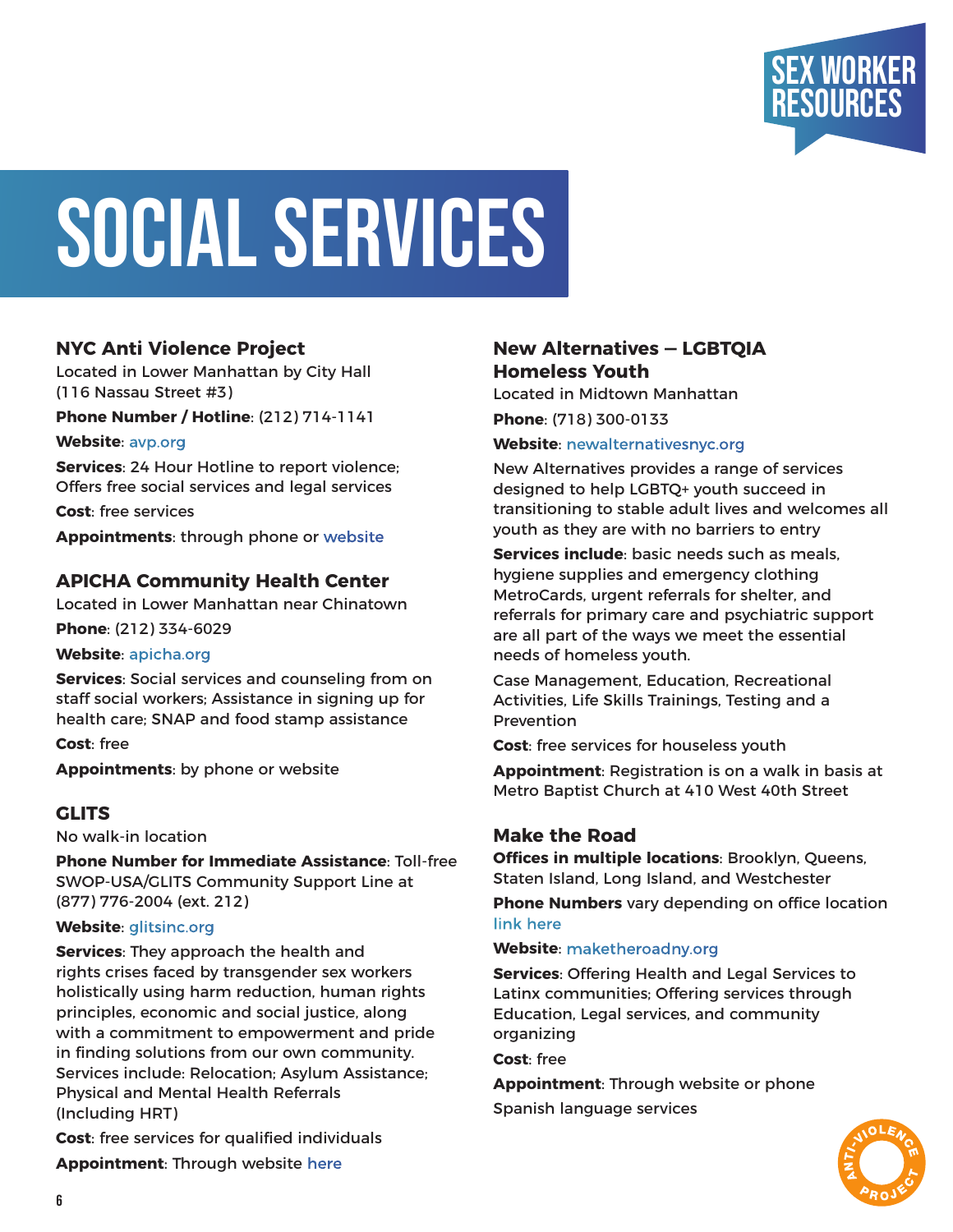

## SEX WORKER SERVICES

#### **Brooklyn SWOP and Bronx SWOP**

Chapters in many cities nationwide

**Website**: [swopbrooklyn.org](http://swopbrooklyn.org) or [bronx.swopusa.org](http://bronx.swopusa.org)

**Services**: SWOP Brooklyn is a 100% volunteer-run peer-led organization dedicated to supporting New York Sex Workers in Need. Provides free hot meals to street based sex workers every Friday. Does direct outreach by providing condoms, clothing, food, hygiene supplies, and more directly to sex workers in Brooklyn.

#### **Red Canary Song**

Providing services in Chinatowns mainly Flushing, NY

#### **Website**: [redcanarysong.net](http://redcanarysong.net)

**Services**: Offers mutual aid for folks working in the massage working industry; Provides language services for Chinese speaking sex workers; Working on an oral history project and in need of massage parlor worker stories

#### **BIPOC Adult Industry Collective**

NYC based collective providing services for NSFW industry media makers

#### **Website**: [bipoc-collective.org](http://bipoc-collective.org)

Offering skillshare and virtual workshops around economic empowerment programs for performers; Facilitating contact with mediation specialists for community members when needed and providing access to donation-based, sex-positive wellness coaching through their Wellness program.

#### **Black Sex Workers Collective**

NYC and Berlin based collective **Website**: [blacksexworkercollective.org](http://blacksexworkercollective.org)

**Services**: Provides money to the community directly for sex workers to keep them in housing, provide food, and transportation. Does community organizing around sex workers rights and immigration rights. Collective started in response to combat SESTA/FOSTA.

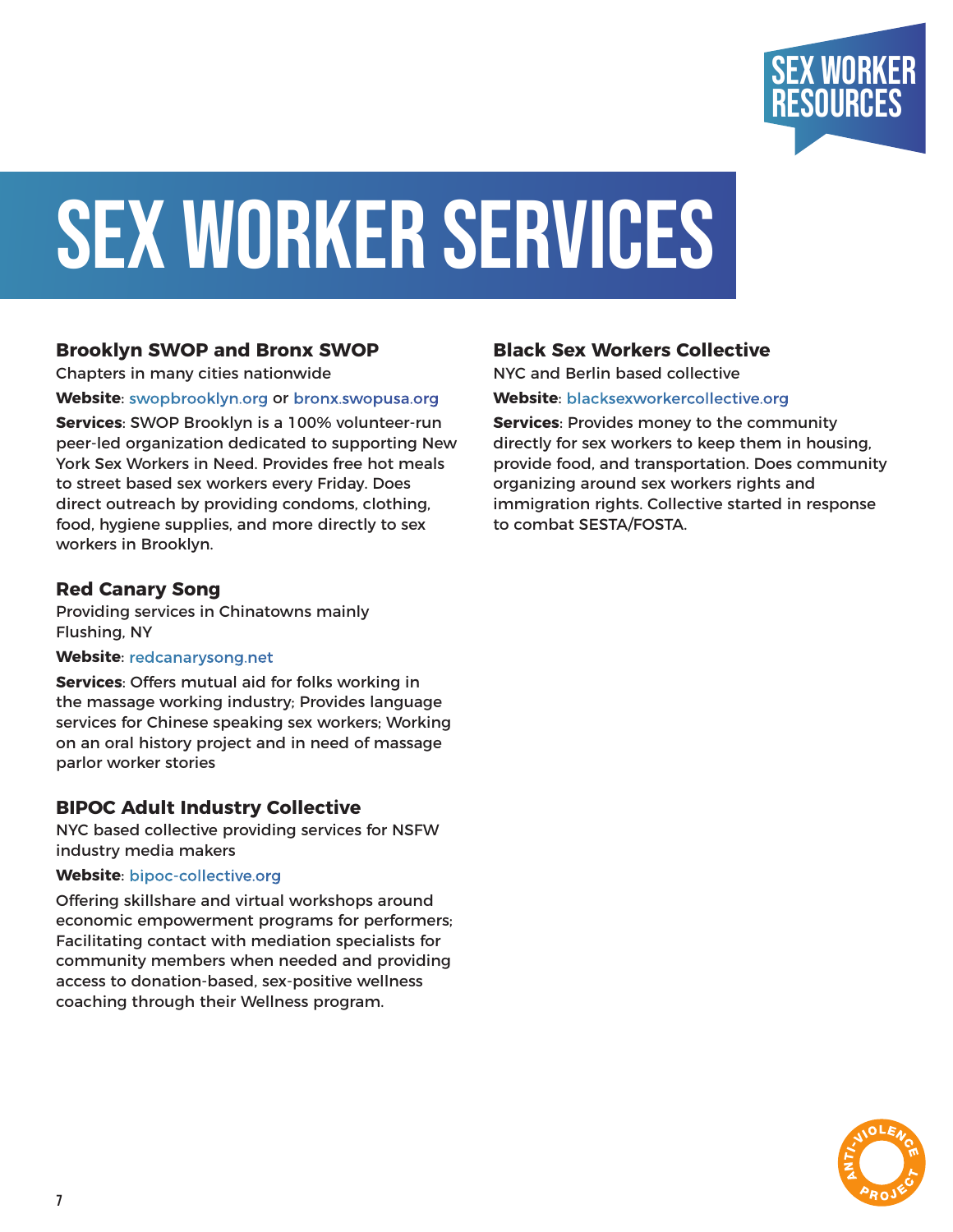

## RECURSOS PARA Trabajadoras Sexuales

Este folleto de recursos fue hecho por y para trabajadoras sexuales y producido por el Proyecto Anti-Violencia de la Ciudad de Nueva York (AVP). AVP apoya a las comunidades lesbianas, gays, bisexuales, transgenero, queer y los afectados por el VIH, así como a sus aliados, para poner fin a todas las formas de violencia mediante la organización y la educación, y apoyan a sobrevivientes a través de consejería y el apoyo. Nuestros servicios son gratuitos y confidenciales y se pueden acceder llamando a nuestra línea telefónica bilingüe Inglés-Español al 212-714-1141, que funciona las 24 horas del día.

Esta guía de recursos ha sido seleccionada por los empleados y la comunidad de AVP. Los recursos encontrados aquí son adecuados para trabajadoras sexuales y algunas son dirigidas por trabajadoras sexuales, o tienen empleados quienes son trabajadoras sexuales actuales o anteriores. Cada recurso contiene información sobre su ubicación, maneras de contactar el recurso, cuáles son sus servicios, si hay una cuota (¡muchos son gratuitos!) y cómo programar una cita.

Si tiene alguna actualización que le gustaría ver en esta guía o quiere compartir una experiencia con alguna de estas organizaciones, envíanos un correo electrónico a **community@avp.org**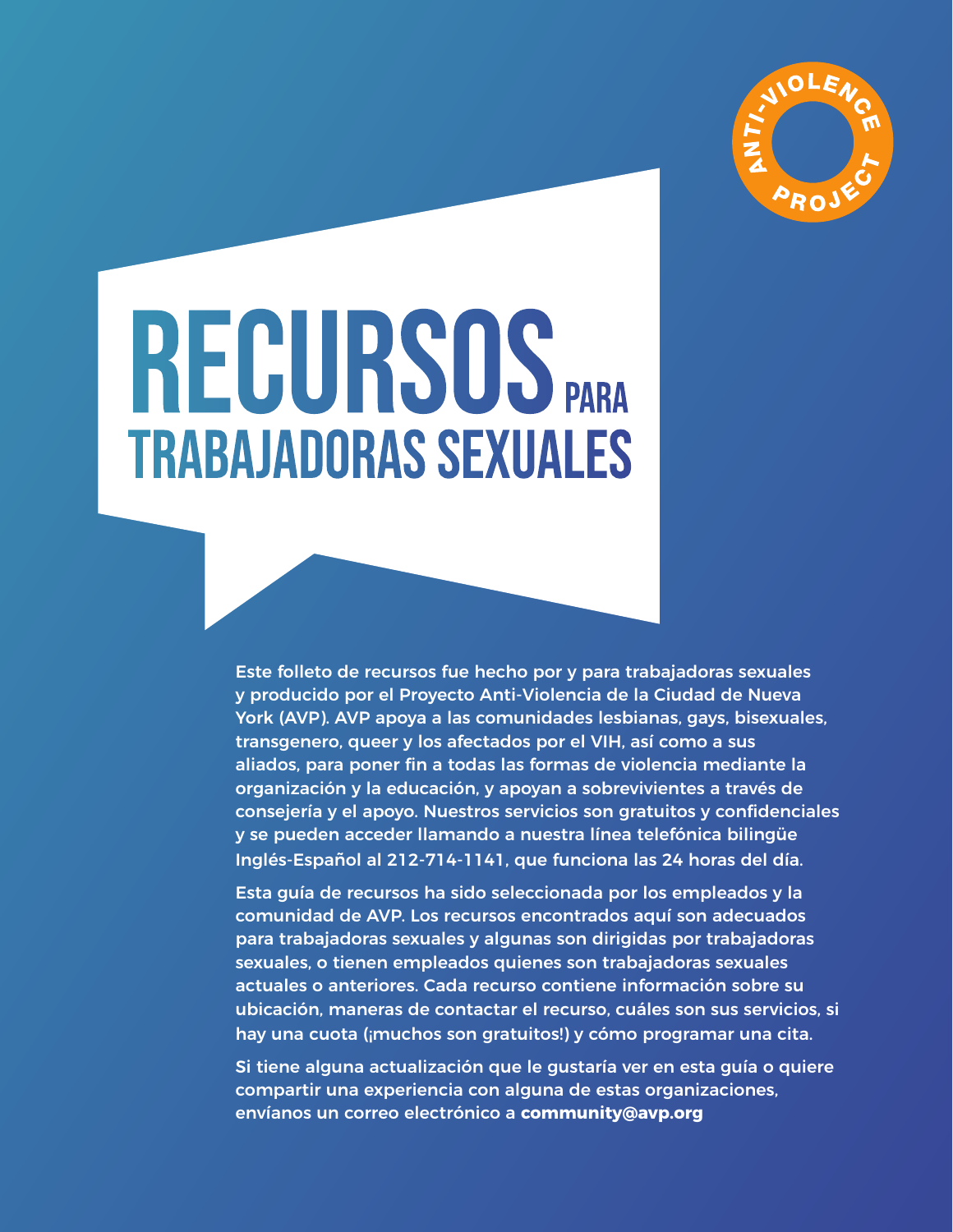

### Recursos para el Cuidado de Salud

#### **APICHA Community Health Center (Centro de Salud Comunitario)**

Ubicado en la parte baja de Manhattan cerca de Chinatown

**Número de Teléfono**: (212) 334-6029

**Sitio Web**: [apicha.org](http://apicha.org)

**Descripción de Servicios**: Servicios de Cuidado de Salud; acceso a Terapia de Reemplazo Hormonal; Prueba rápida de VIH; Farmacia; Atención de Salud General gratuito; Detección de enfermedad de transmisión sexual; se permiten citas sin reserva previa

**Cita**: A través del sitio web o por teléfono

#### **Callen Lorde**

Ubicado en Manhattan, el Bronx, y en Brooklyn **Número de Teléfono**: (212) 271-7200

#### **Sitio Web**: [callen-lorde.org](http://callen-lorde.org)

Servicios de Cuidado de Salud; Acceso a Terapia de Reemplazo Hormonal; Ginecología adentro el sitio; Farmacia

Gratis con seguro médico. Pagos por su propia cuenta puede ser entre \$50 a \$150 sin incluir las tarifas de laboratorios.

Se acepta solo por cita debido al COVID: puede llamar o hacer cita a través del sitio web

#### **Planned Parenthood**

**Ubicaciones**: Manhattan, Brooklyn, Queens, Bronx, Staten Island

**Servicio al Cliente**: 1(800) 230-7526

#### **Sitio Web**: [plannedparenthood.org](http://plannedparenthood.org)

Servicios de Cuidado de Salud; Acceso a Anticonceptivos; Servicios de Aborto; Prueba de enfermedad por transmission sexual; Servicios de Embarazo, Acceso a Terapia de Reemplazo Hormonal

Atención médica gratuita

Por cita solamente a través del sitio web o por teléfono

#### **Open Door**

Ubicaciones en el Norte del Estado de Nueva York: Condados de Westchester y Putnam

**Número de Teléfono**: (914) 632-2737

**Sitio Web**: [opendoormedical.org](http://opendoormedical.org)

**Servicios de Cuidado de Salud**: Salud Dental, Optometría, Salud Conductual y Nutrición, y Terapia Física

Tarifas de escala móvil según el servicio

Por cita solamente a través del sitio web o por teléfono

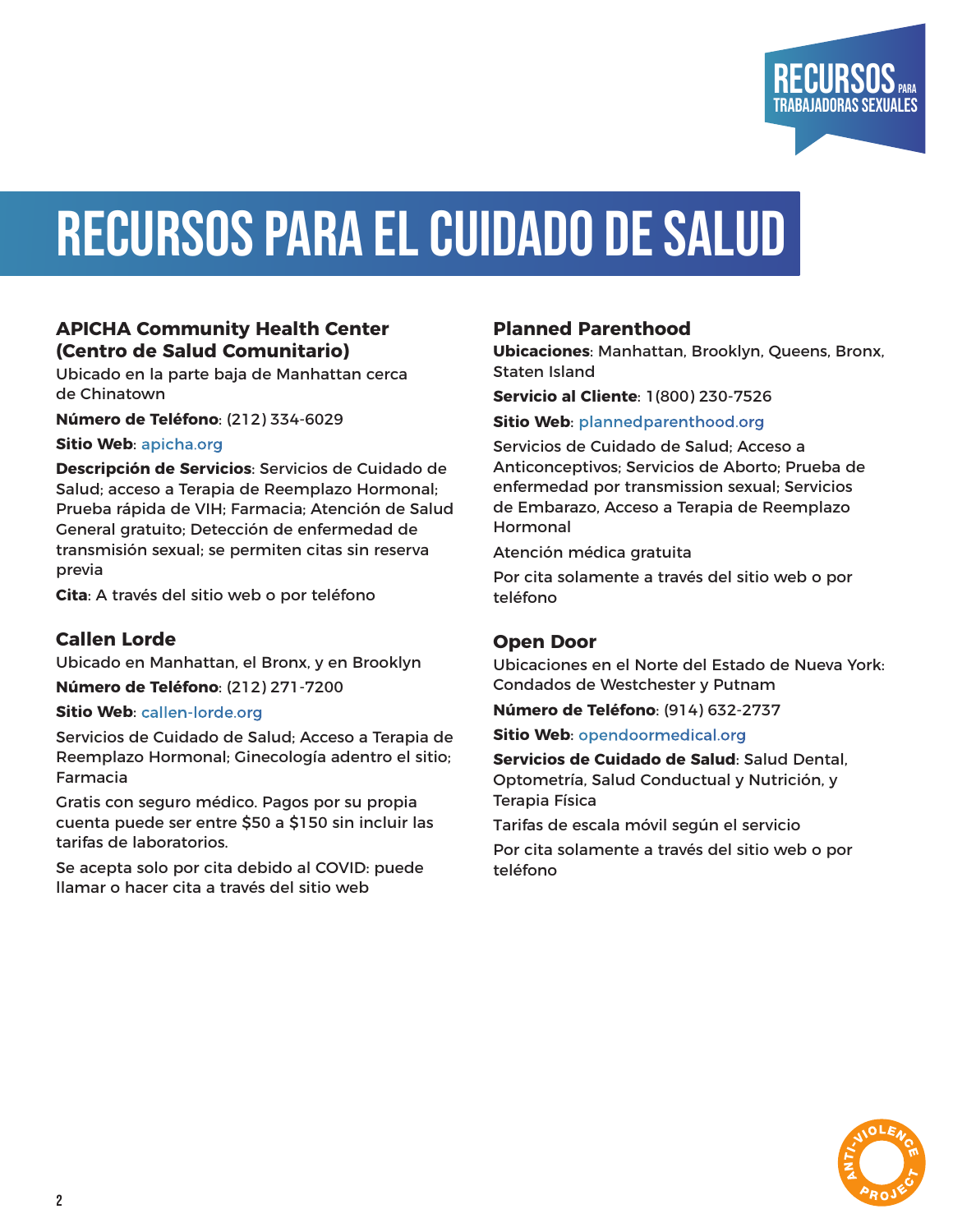

#### **Chelsea Sexual Health Clinic (Clínica de Salud Sexual)**

Ubicado en Chelsea, Manhattan

**Dirección**: 303 Avenida 9th, Primer Piso (1st), New York, NY 10001

**Sitio Web**: [https://www1.nyc.gov/site/doh/services/](https://www1.nyc.gov/site/doh/services/sexual-health-clinics.page) [sexual-health-clinics.page](https://www1.nyc.gov/site/doh/services/sexual-health-clinics.page)

Prueba Rápida de enfermedades por transmisión sexual: examen de clamidia, gonorrea, sífilis y VIH sin tener que consultar una enfermera o un médico.

Servicios Gratuitos

Por cita a través del sitio web o puede atender sin cita previa

#### **Lin Sister**

Ubicada en Chinatown, Manhattan **Número de Teléfono**: (212) 962-0447

#### **Sitio Web**: [linsister.com](http://linsister.com)

Ofrecen recetas herbarios; Medicina del Este/Asia; Acupuntura; Masajes

El costo varia

Se permiten citas sin reserva previa Consultas por teléfono en su sitio web

#### **Third Root Community Health Center (Centro de Salud Comunitario)**

Ubicado en Brooklyn

**Número de Teléfono**: (718) 940-9343

#### **Sitio Web**: [thirdroot.org](http://thirdroot.org)

Atención médica especializada en Yoga, Masajes, y Acupuntura.

El costo varia, tarifas de escala móvil disponible Solamente por cita a traves de el sitio web o por teléfono

#### **Downtown Brooklyn Health Center — Housing Works**

RECURSOS Trabajadoras Sexuales

**(Centro de Salud del Centro de Brooklyn)** Ubicado en el Centro de Brooklyn

**Número de Teléfono**: (718) 277-0386

**Sitio Web**: [healthcare.housingworks.org/locations/](http://healthcare.housingworks.org/locations/location-1) [location-1](http://healthcare.housingworks.org/locations/location-1)

Servicio de Salud Atención Primaria; Servicios de Salud Sexual (apoyo de salud trans; apoyo de PrEP y PEP; Salud Conductual y Uso de Sustancias (programas de Consejería y Reducción de Daño); Atención Médica diurna para adultos (personas que viven con el tratamiento del VIH); Administración de Casos (trabajadoras sociales que ayudan a navegar por los sistemas de atención médica)

Gratis para miembros de servicios, basada en elegibilidad de seguro médico

Servicios de Emergencia y sin reservar cita previa son de 9AM –3PM; generalmente solamente por cita hecha por teléfono o en el sitio web

#### **Queerhealers.com**

#### **Sitio Web**: [queerhealers.com](http://queerhealers.com)

Queer Healers es un directorio mundial de profesionales en la medicina alternativa y la sanación esotérica.

Contiene datos de profesionales que practican lo siguiente: Medicina alternativa; Sanación para personas negras, indígenas y de color; Trabajo Corporal; Orientación Personal; Trabajo de Doula; Trabajo Energético; Trabajo Esotérico e Intuitivo; Trabajo de Medicina Occidental con licencia; Trabajo de Conciencia Plena; Psicoterapeutas; Trabajo Ritual y Espiritual; Sanación Trans Los precios varían según el proveedor y sus

servicios

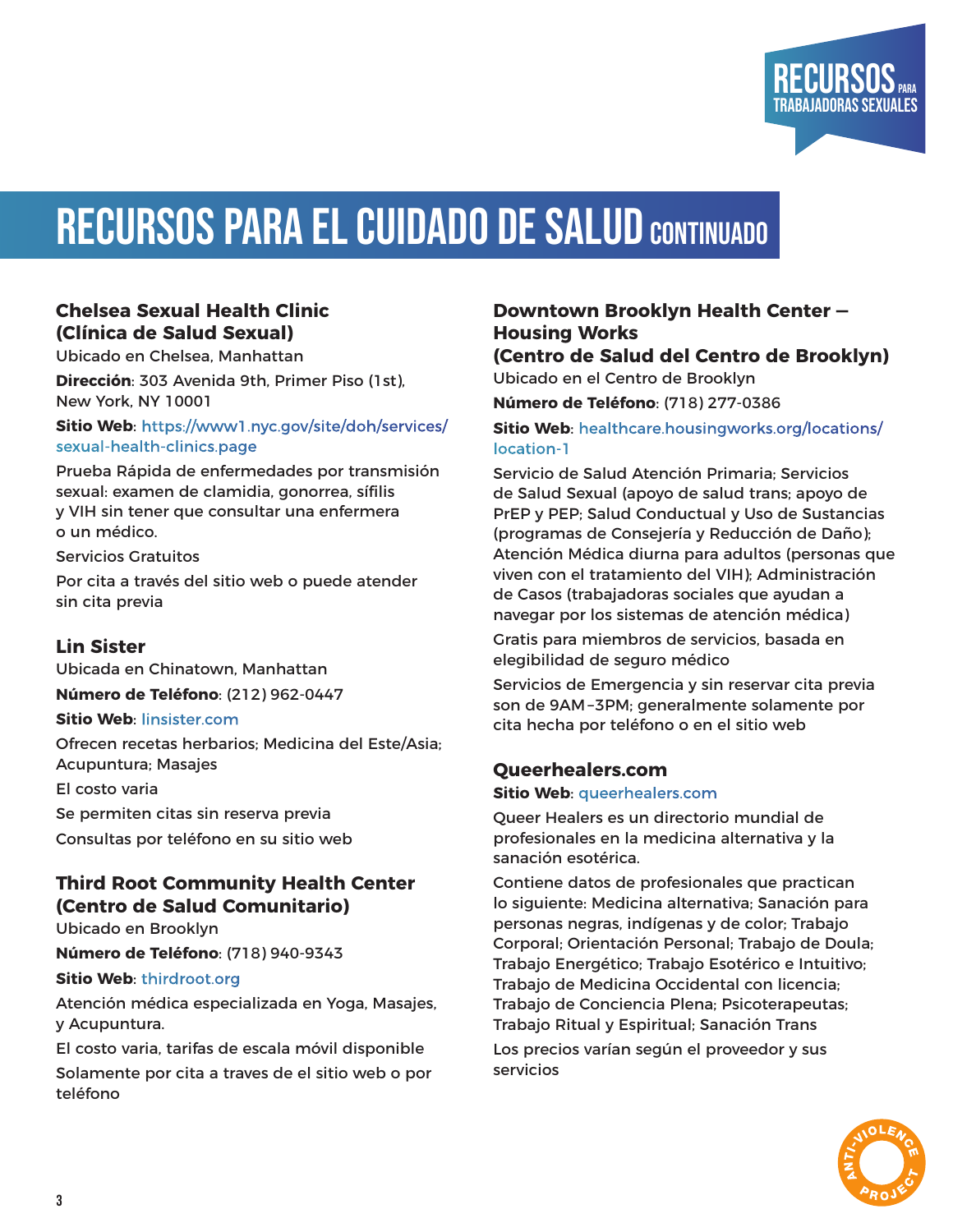

### RECURSOS DE ASISTENCIA LEGAL

#### **Urban Justice Center: Sex Workers Project (Proyecto de Trabajadoras Sexuales)**

Ubicada en la parte baja de Manhattan

#### **Sitio Web**: [sexworkersproject.org](http://sexworkersproject.org)

**Servicios**: Los abogados ayudan a los clientes a permanecer en una vivienda estable, a acceder condiciones de trabajo más seguras y opciones de empleo, a proteger sus derechos legales en los tribunales de familia, a aclarar sus antecedentes penales, a conseguir un estatus migratorio legal y a luchar contra la mala conducta policial y los delitos de odio. Sus trabajadoras sociales proporcionan terapia de apoyo a largo plazo y administración de casos, creando las mejores prácticas para un área emergente.

**Precio**: servicios gratuitos

Comunicarse para solicitar una cita a través del sitio web

**Información Especial**: Hablan varios idiomas y es servicio sin perjuicio

#### **Bronx Defenders**

Ubicado en el Bronx

**Número de Teléfono**: (718) 838-7878

#### **Sitio Web**: [bronxdefenders.org](http://bronxdefenders.org)

**Servicios**: Ofrecen una "defensa integral" a los clientes del Bronx y de todo el municipio, defienden a 27,000 residentes de bajos ingresos del Bronx en casos penales, civiles, de bienestar infantil y de inmigración, y llegan a miles más a través de programas de admisión y alcance comunitario.

**Cita**: aceptan sin cita previa en su oficina de Servicios de Admisión Comunitaria en la 360 Calle East 161st o puede llamar al 718-838-7878; o tienen una línea directa para servicios legales de emergencia al 347-778-1266

#### **Legal Aid Society — Exploitation Intervention Center Services (Centro de Intervención a la Explotación) Número de Teléfono**: (212) 577-3300

#### **Sitio Web**: [legalaidnyc.org/programs-projects-units/](http://legalaidnyc.org/programs-projects-units/exploitation-intervention-project) [exploitation-intervention-project](http://legalaidnyc.org/programs-projects-units/exploitation-intervention-project)

Centro de Intervención a la Explotación — El EIP ha defendido a miles de clientes, proporcionando representación directa y servicios integrales a los clientes de Legal Aid acusados de delitos relacionados con la prostitución y a los sobrevivientes del trafico sexual que se enfrentan un proceso judicial por otros delitos en la ciudad de Nueva York.

**Cita**: comunicarse con Leigh Latimer al (646) 385-5025 o al lelatimer@legal-aid.org

#### **Center for Constitutional Rights (Centro de Derechos Constitucionales)**

Ubicado en la parte baja de Manhattan

**Número de Teléfono**: (212) 614-6464

#### **Sitio Web: ccriustice.org**

**Servicios**: dedicada a promover y proteger los derechos garantizados por la Constitución de los Estados Unidos y la Declaración Universal de los Derechos Humanos. Los asuntos en que trabajan incluyen: Prácticas Abusivas de Inmigración; Persecución LGBTQI; Violencia Sexual y Violencia de Género.

**Cita**: [Formulario de Contacto aquí](https://ccrjustice.org/home/who-we-are/contacting-center-constitutional-rights)

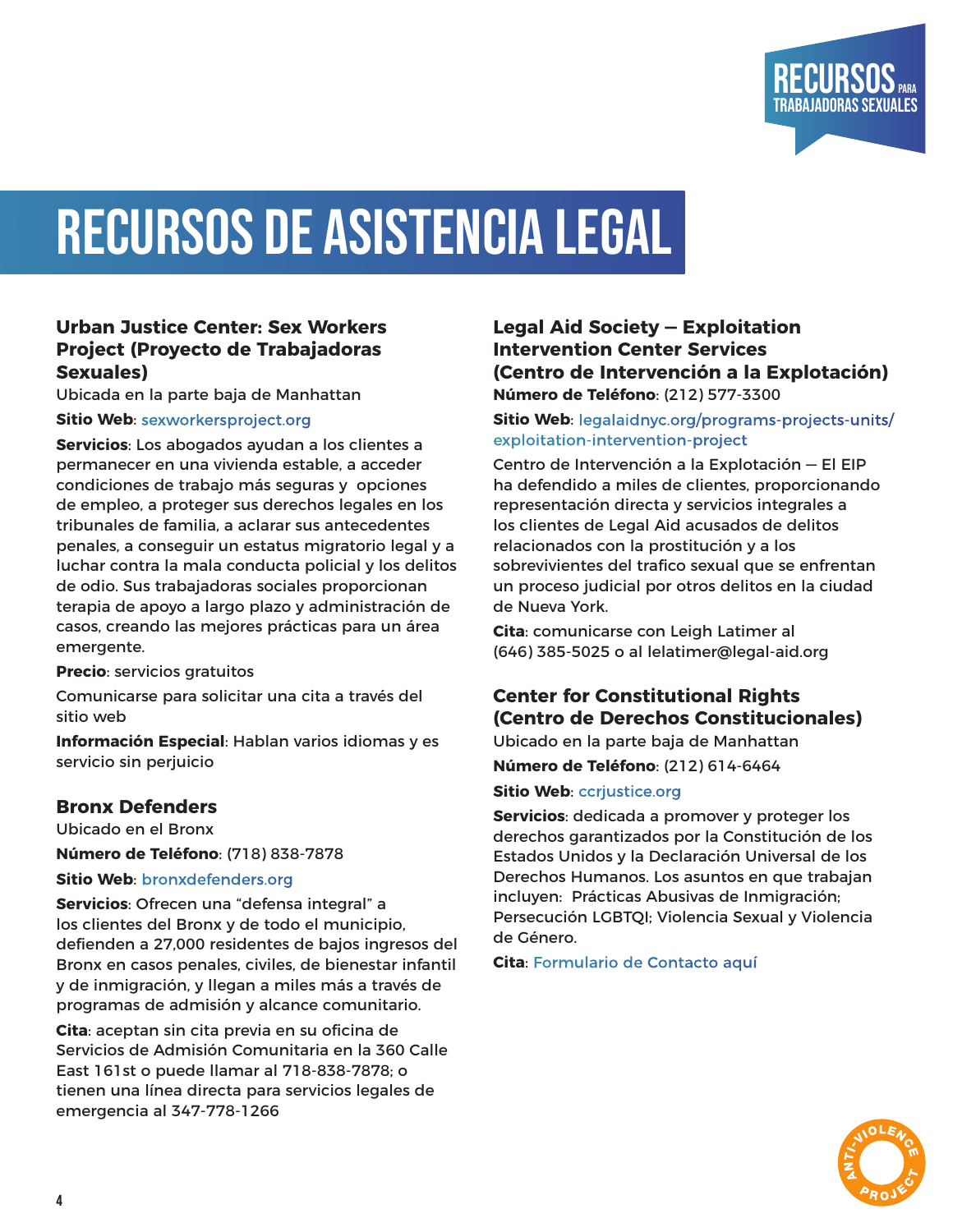

### RECURSOS DE ASISTENCIA LEGAL CONTINUADO

#### **Unlocal Queer Justice Project (Proyecto de Justicia)**

Ubicado en el Centro de Manhattan

**Numero de Telefono**: (646) 216-8210

#### **Sitio Web**: [unlocal.org](http://unlocal.org)

Servicios para inmigrantes e indocumentados; Organización de servicios legales de Inmigración; Consulta al cliente para asilo, Visas U, Compensación legal

**Cita**: Llama al número de la oficina principal, habla con el asistente legal, habrá una evaluación (una serie de preguntas personales)

Si Unlocal no puede ayudar, al cliente se le dará referencias directas en una sola página

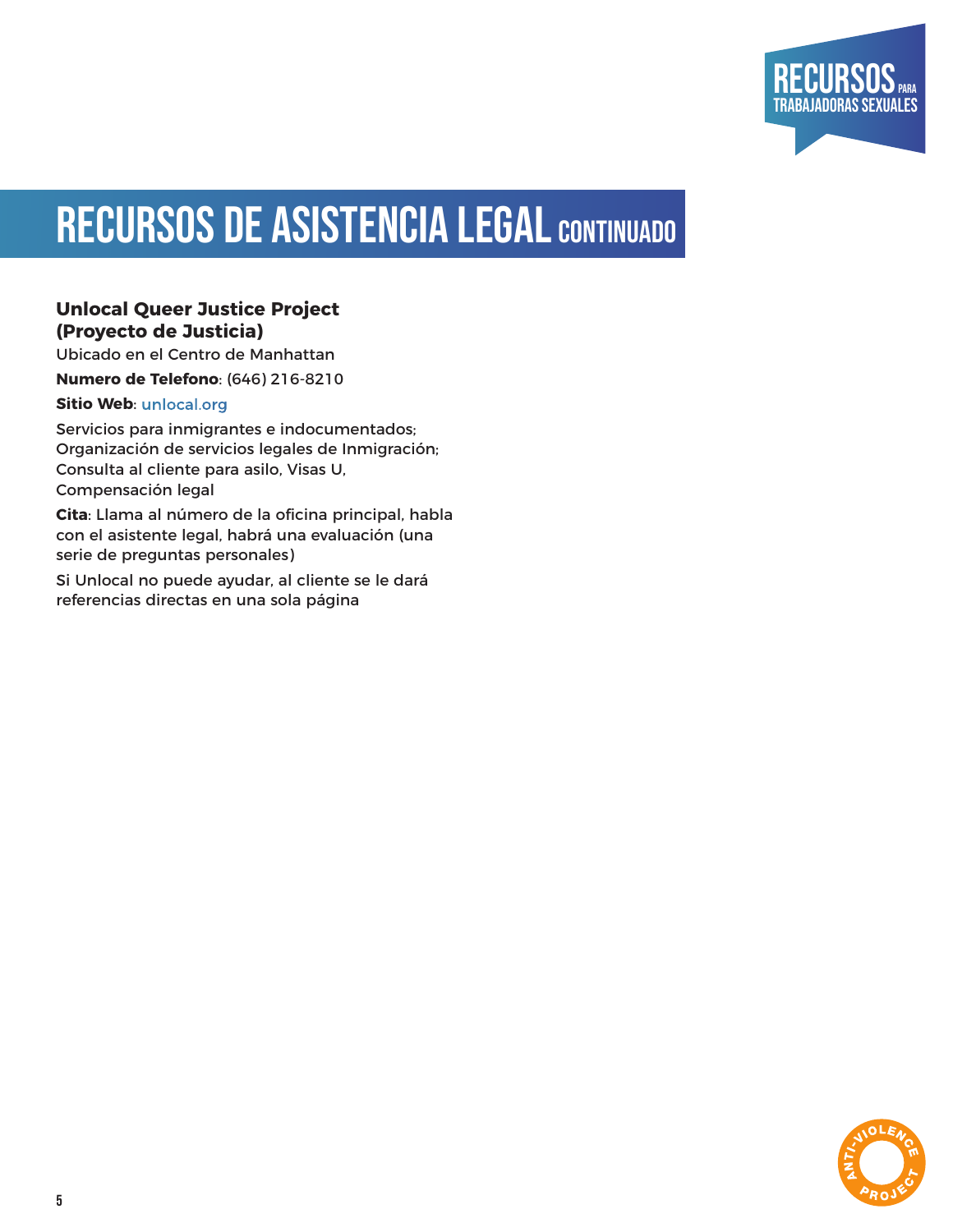

### Servicios de Salud Mental

#### **Manhattan Alternative**

La oficina está ubicada en la parte baja de Manhattan

#### **Sitio Web**: [manhattanalternative.com](http://manhattanalternative.com)

El sitio web es una red de proveedores de servicios terapéuticos en la ciudad de Nueva York que tienen un punto de vista positiva en el sexo, son afirmativos y tienen experiencia relacionada con los problemas que enfrentan las personas kink, polígamas, consensualmente no monógamas, trans, no conformes con el género, y / o LGBQidentificados.

Los precios y los proveedores que aceptan seguro médico varían

**Cita**: Varía depende del proveedor

Los Terapeutas están trabajando a distancia

#### **Gender and Sexuality Therapy Center (Centro de Terapia de Género y Sexualidad)**

Oficina ubicada en el Centro de Manhattan

**Sitio Web**: [gstherapycenter.com](http://gstherapycenter.com)

#### **Número de Teléfono**: (646) 797-4340

El Centro de Terapia de Género y Sexualidad es un grupo de psicoterapeutas en la ciudad de Nueva York que ofrecen una gran variedad de servicios, incluyendo psicoterapia, supervisión, talleres y consultas enfocadas en el género, la sexualidad, el sexo y las relaciones. Son competentes y ofrecen servicios a los siguientes temas y comunidades: no-monogamia con consento; poligamas; acuerdos abiertos; swingers; kink; BDSM; sexualidades fetichistas

**Cita**: por teléfono o [completar el formulario aquí](https://fs28.formsite.com/bcss/gstc-schedule/index.html) Ahora ofrecen servicios por video o por teléfono

#### **Callen Lorde — Behavioral Health (Salud Conductual)**

Ubicado en el Centro de Manhattan

**Número de Teléfono**: (212) 271-7200

#### **Sitio Web**: [callen-lorde.org/behavioral-health](http://callen-lorde.org/behavioral-health)

**Servicios**: Terapeutas y psiquiatras comprometidos con proveer servicios afirmativos, sexo positivo, culturalmente apropiados, constantes con los principios de reducción de riesgo y que promueven la autodeterminación del paciente.

Servicios Gratuitos

**Cita**: por teléfono o el sitio web

#### **Open Path Collective**

Sistema de Datos del Sitio Web a nivel Nacional

#### **Sitio Web**: [openpathcollective.org](http://openpathcollective.org)

**Servicios**: El Colectivo Open Path atiende a clientes que no tienen seguro médico o cuyo seguro médico no ofrece beneficios adecuados de salud mental.

Toda la terapia ofrece una tarifa de escala móvil de 30 a 60 dólares o una membresía de por vida a 59 dólares

**Cita**: a traves de el sitio web y dependiendo en el proveedor

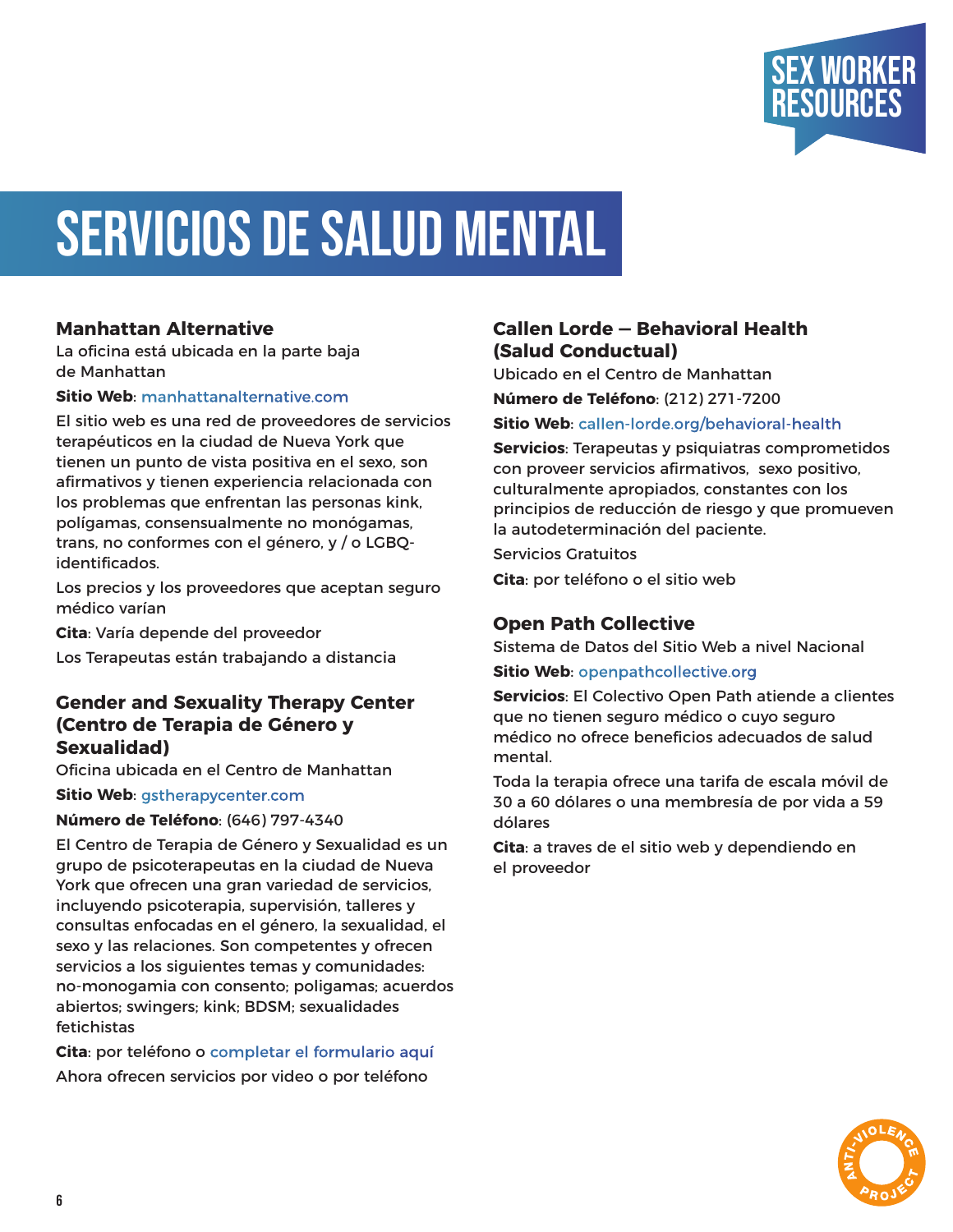

### SERVICIOS SOCIALES

#### **NYC Anti Violence Project (Proyecto Anti-Violencia)**

Ubicada en la parte baja de Manhattan cerca de City Hall (116 Calle Nassau #3)

#### **Número de Teléfono / Linea Directa**: (212) 714-1141

#### **Sitio Web**: [avp.org](http://avp.org)

**Servicios**: Línea Directa de 24 horas al dia para denunciar una violencia; Ofrece servicios sociales y legales gratuitos

**Precio**: servicios gratuitos

**Cita**: por teléfono o por [sitio web](https://avp.org/contact-us/)

#### **APICHA Community Health Center (Centro de Salud Comunitario)**

Ubicado en la parte baja de Manhattan cerca de Chinatown

**Número de Teléfono**: (212) 334-6029

#### **Sitio Web**: [apicha.org](http://apicha.org)

**Servicios**: Servicios Sociales y consejería por parte de los trabajadores sociales empleados ahí; Asistencia para inscribirse con un seguro médico; Asistencia para el SNAP y las estampillas de alimentos.

**Precio**: gratis

**Cita**: por teléfono o sitio web

#### **GLITS**

No hay ubicaciones

**Número de teléfono para Asistencia Inmediata**: Línea gratuita de Apoyo a la Comunidad SWOP-USA/GLITS: (877) 776-2004 (ext. 212)

#### **Sitio Web**: [glitsinc.org](http://glitsinc.org)

**Servicios**: Se enfocan en la crisis de salud y derechos a las que se enfrentan las trabajadoras sexuales transgénero, en una forma holística utilizando la reducción de daño, los principios de derechos humanos y la justicia económica y social, junto con un compromiso de empoderamiento y orgullo en encontrar soluciones en nuestra propia comunidad. Los servicios incluyen: Traslado; Asistencia con el Asilo; Referencias a Salud Física y Mental (incluyendo Terapia de Reemplazo Hormonal)

**Precio**: servicios gratuitos para personas que califican

**Cita**: a través del sitio web [aquí](https://www.glitsinc.org/contact-us)

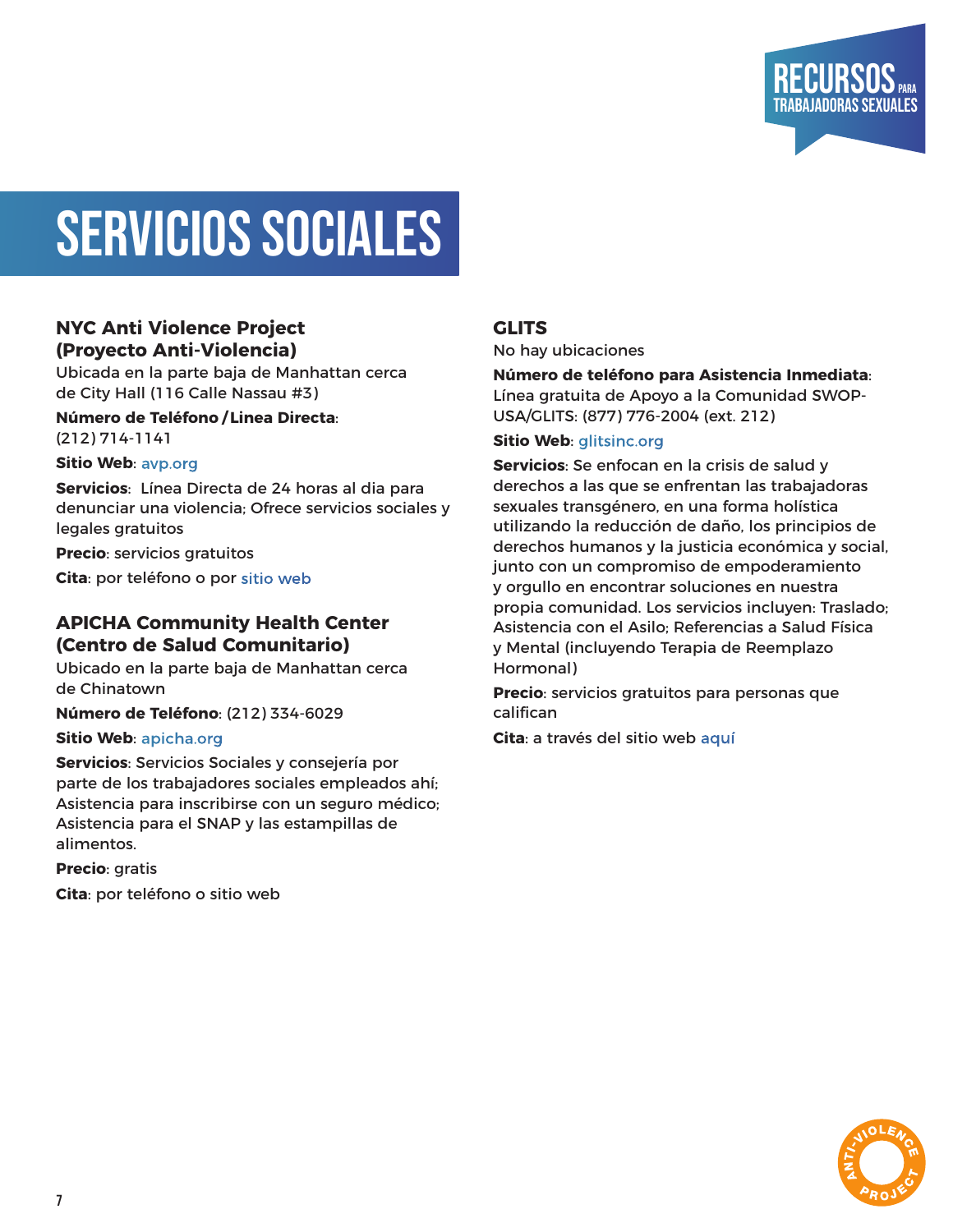

### SERVICIOS SOCIALES CONTINUADO

#### **New Alternatives — LGBTQIA Homeless Youth (Jóvenes sin Hogar):**

Ubicado en el centro de Manhattan

**Número de Teléfono**: (718) 300-0133

#### **Sitio Web: [newalternativesnyc.org](http://newalternativesnyc.org)**

New Alternatives provee una variedad de servicios diseñados para ayudar a los jóvenes LGBTQ+ a tener éxito en la transición a una vida adulta estable y da la bienvenida a todos los jóvenes tal y como son. Los servicios incluyen: necesidades básicas como alimentos, productos de higiene y ropa de emergencia, tarjetas de metro, referencias urgentes para refugio, referencias para atención médica y apoyo psiquiátrico, todos son parte de las formas en que atendemos las necesidades de los jóvenes sin hogar.

Administración de Casos, Educación, Actividades Recreativas, Talleres de Conocimientos Básicos, Pruebas y Prevención

**Precio**: servicios gratuitos para jóvenes sin hogar

**Cita**: Inscripciones se realizan sin cita previa en la Iglesia Metro Baptist Church, en el 410 de la Calle West 40th.

#### **Make the Road**

**Oficinas en varias ubicaciones**: Brooklyn, Queens, Staten Island, Long Island, y Westchester

**El número de teléfono** varía dependiendo de la ubicación de la oficina: [vea aquí.](https://maketheroadny.org/contact/)

#### **Sitio Web**: [maketheroadny.org](http://maketheroadny.org)

**Servicios**: Ofrecen Servicios de Salud y Servicios Legales a la Comunidades Latinx ; Ofrecen Servicios a través de la Educación, Los Servicios Legales y la Organización Comunitario

**Precio**: Gratis

**Cita**: A través del sitio web o por teléfono Servicios en Español